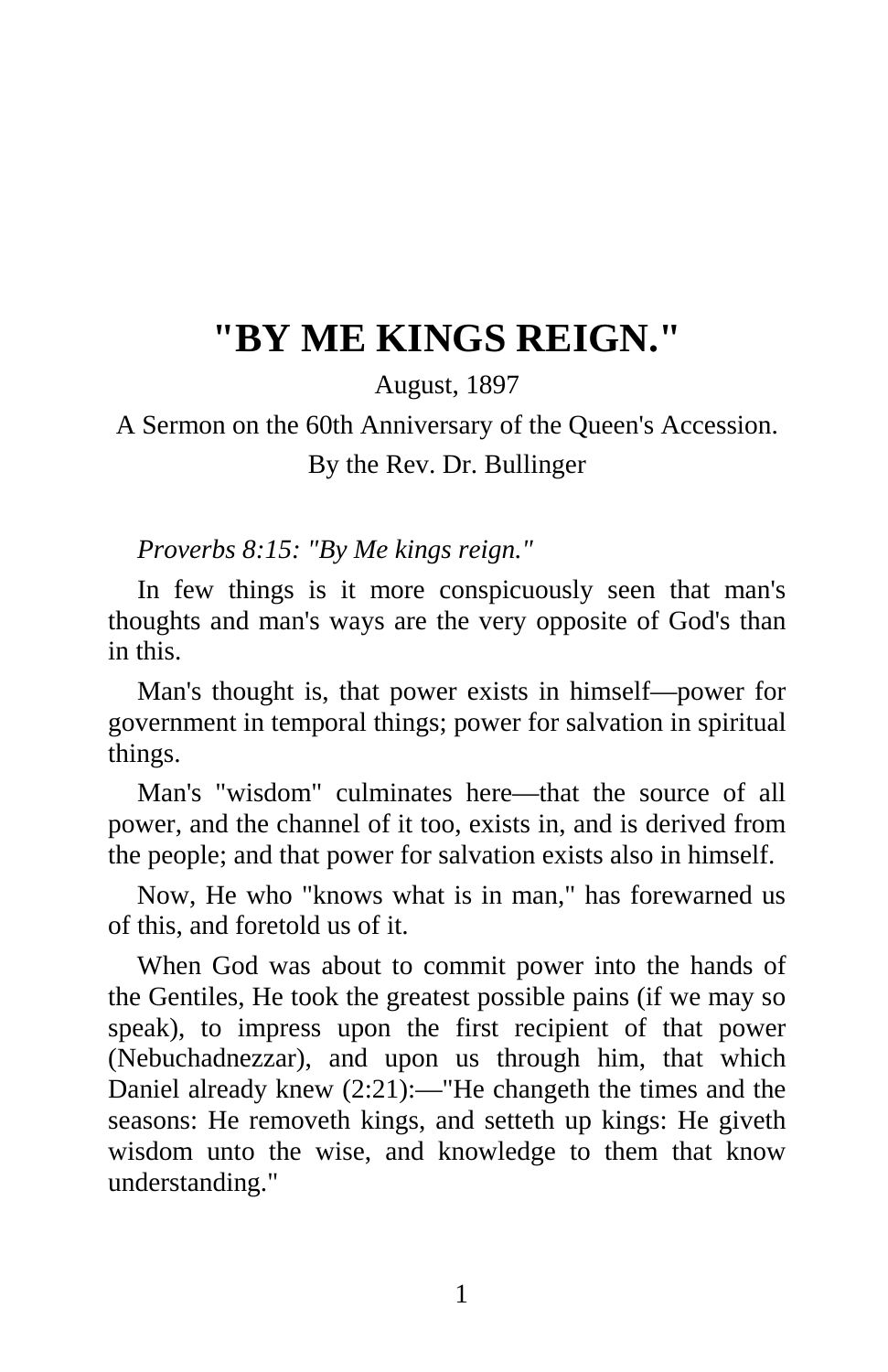To teach Nebuchadnezzar this, He afflicted him, and humbled him for seven years, until He made him a penitent worshipper and a royal preacher; until his throne was turned into a pulpit, and his state-paper into a sermon; and he was made to acknowledge this great truth. Thus the decree went forth, "And they shall drive thee from men, and thy dwelling shall be with the beasts of the field: they shall make thee to eat grass as oxen, and seven times shall pass over thee until thou know that the Most High ruleth in the kingdom of men, and giveth it to whomsoever He will." And thus it came to pass. "And at the end of the days, I Nebuchadnezzar lifted up mine eyes unto heaven, and mine understanding returned unto me, and I blessed the Most High, and I praised and honoured Him that liveth for ever, Whose dominion is an everlasting dominion, and His kingdom is from generation to generation: and all the inhabitants of the earth are reputed as nothing: and He doeth according to His will in the army of heaven, and among the inhabitants of the earth: and none can stay His hand, or say unto Him, what doest Thou?...Now I Nebuchadnezzar praise and extol and honour the King of heaven, all Whose works are truth, and His ways judgment: and those that walk in pride He is able to abase" (Dan 4:32,34,35,37).

God would not delegate power in the earth, without making it perfectly clear that He was not parting with it. Therefore, at the very same time He describes this power in its origin, its history, its character, and its end.

And you will notice also that in this Revelation, He shows us that in the case of Power, as with everything else ever entrusted to man, there is a deterioration. Man has ever perverted the best gifts of God!

Man claims indeed that he is ever advancing; political economists and statesmen assure us that progress is everywhere visible, and so it is: but it is a progress ever and everywhere downwards.

2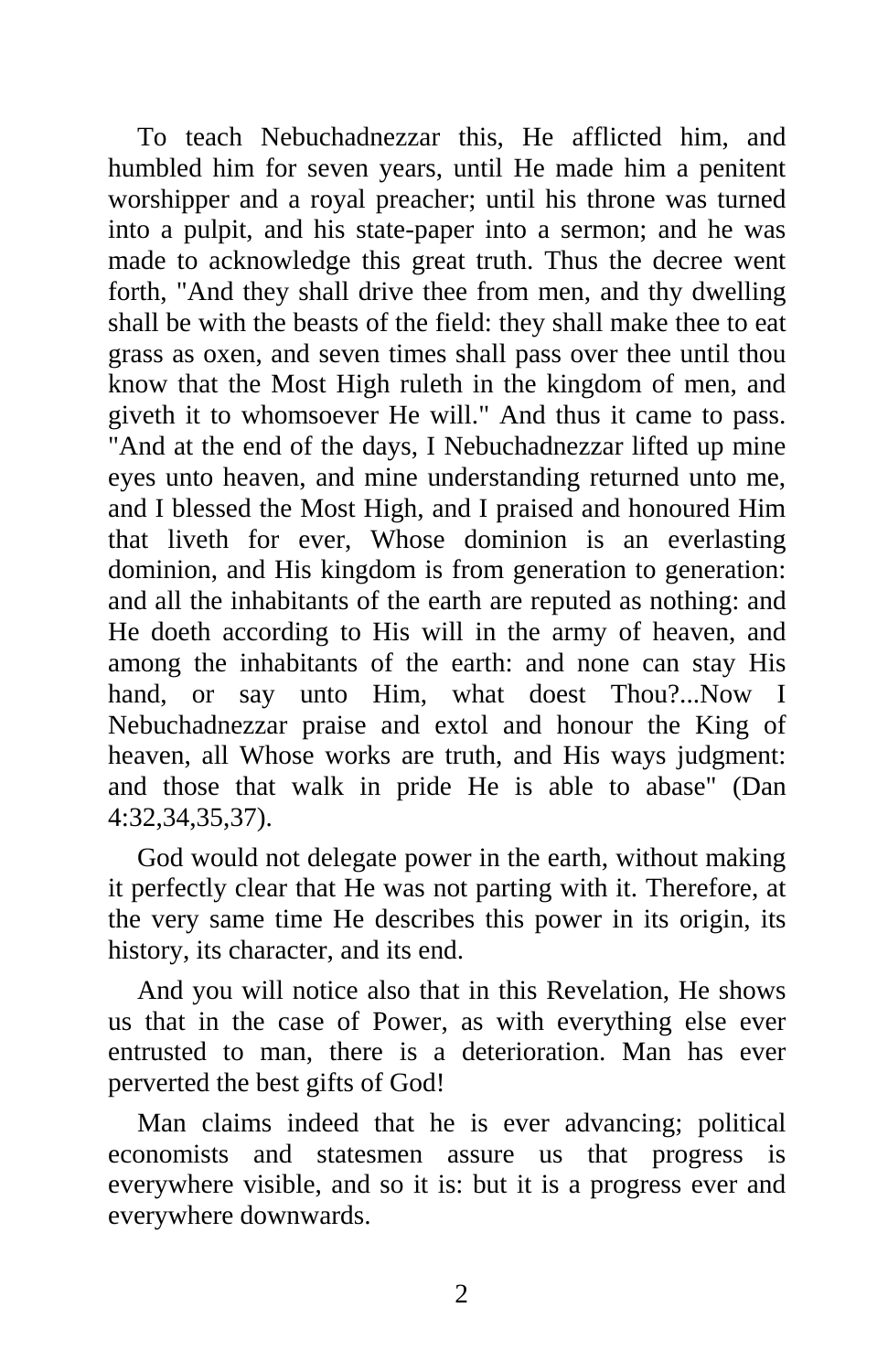This power in the earth began with Gold, but it ends in the mud!

God sees it in its ever-tending, never ceasing, downward course. First, gold; the next stage, silver; the third (which man looks back to as the golden age), brass; and, then came the fourth, iron,—mingled in its later stages with miry clay, until now we have very much more mire than metal.

And as God foretold, so it has been.

Babylon was an absolute monarchy, and as such, God likened it to gold.

Persia was a monarchical government by king and nobles, and God likened it to silver.

Greece was an aristocracy, not of birth, but of intellect, and God likened it to brass.

Rome was at first a democratic Imperialism, and God likened it to iron. In its later stages of to-day, it is divided up into constitutional monarchies, and more republican forms of government, and God likens it to the mire of clay and the brittleness of pottery, which may be mixed up with iron, but can never really combine with it.

And what comes next? Ah! God has not left us in darkness. The next is to be the kingdom of universal power; and, because it is to be the kingdom of Christ, God likens it to a Stone which became a great mountain, and filled all the earth, because it is from the mountain that gold and silver and brass and iron are themselves derived and obtained. He who has "all power committed to Him in heaven and in earth," is presently to take unto Himself His great power and reign, and the kingdoms of this world are to become the kingdoms of our God, and of His Christ.

All history is but the fulfillment of what Jehovah has foreseen, and provided for, and provided against. Whatever motives may actuate and sway its actors, the counsel of God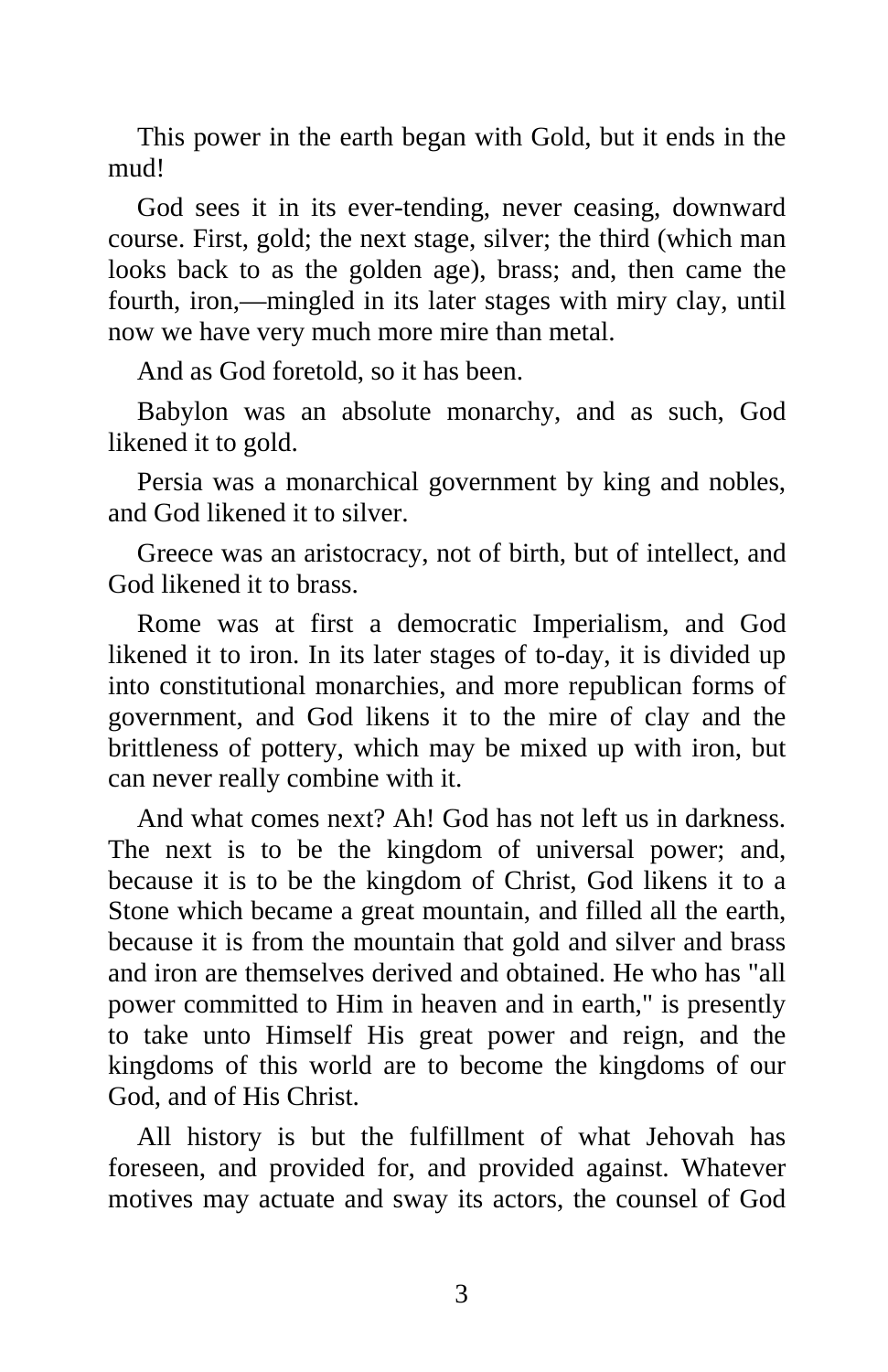shall stand. Let us therefore do our duty, but let us never forget that there is a God in history.

"God" (said St. Paul, when he stood in the capital of the Third Empire), "God that made the world and all things therein, seeing He is Lord of heaven and earth...hath made of one blood all the nations of men for to dwell upon the face of the earth, and hath determined the times before appointed, and the bounds of their habitation."

In these words, we are taught that God is the Supreme Ruler and Over-ruler in history, giving to nations, as well as to individuals, their appointed times and bounds.

To the eye of sense, indeed, God's ways are unnoticed and unknown, but to the eye of faith a divine plan is seen running through the history of the past. With all the distracting events passing before him, the man of God, with the Chart of God's Word in his hand, the "more sure word of prophecy" in his heart, and the "law and the testimony" as "a lamp to his feet and a light to his path"—is enabled to estimate at their real value the tumult of sights and sounds by which he is surrounded.

He knows that his salvation is nearer than when he believed. He sees that empires and kingdoms have faded out from the recollection of the people that have come after; that the place of the mightiest dynasties knows them no more. But "in the volume of the book it was written" for peoples then unborn, so that, to the very ends of the earth, it might be made known that "there is a God in heaven": "He changeth the times and season: He removeth kings and setteth up kings: He giveth wisdom unto the wise, and knowledge to them that know understanding" (Dan 2:28,21).

As a nation, dear brethren, we pride ourselves on our wisdom and our understanding; but—Are we not ungratefully putting away from us more and more the remembrance, that our forefathers purchased our liberties for us with their blood?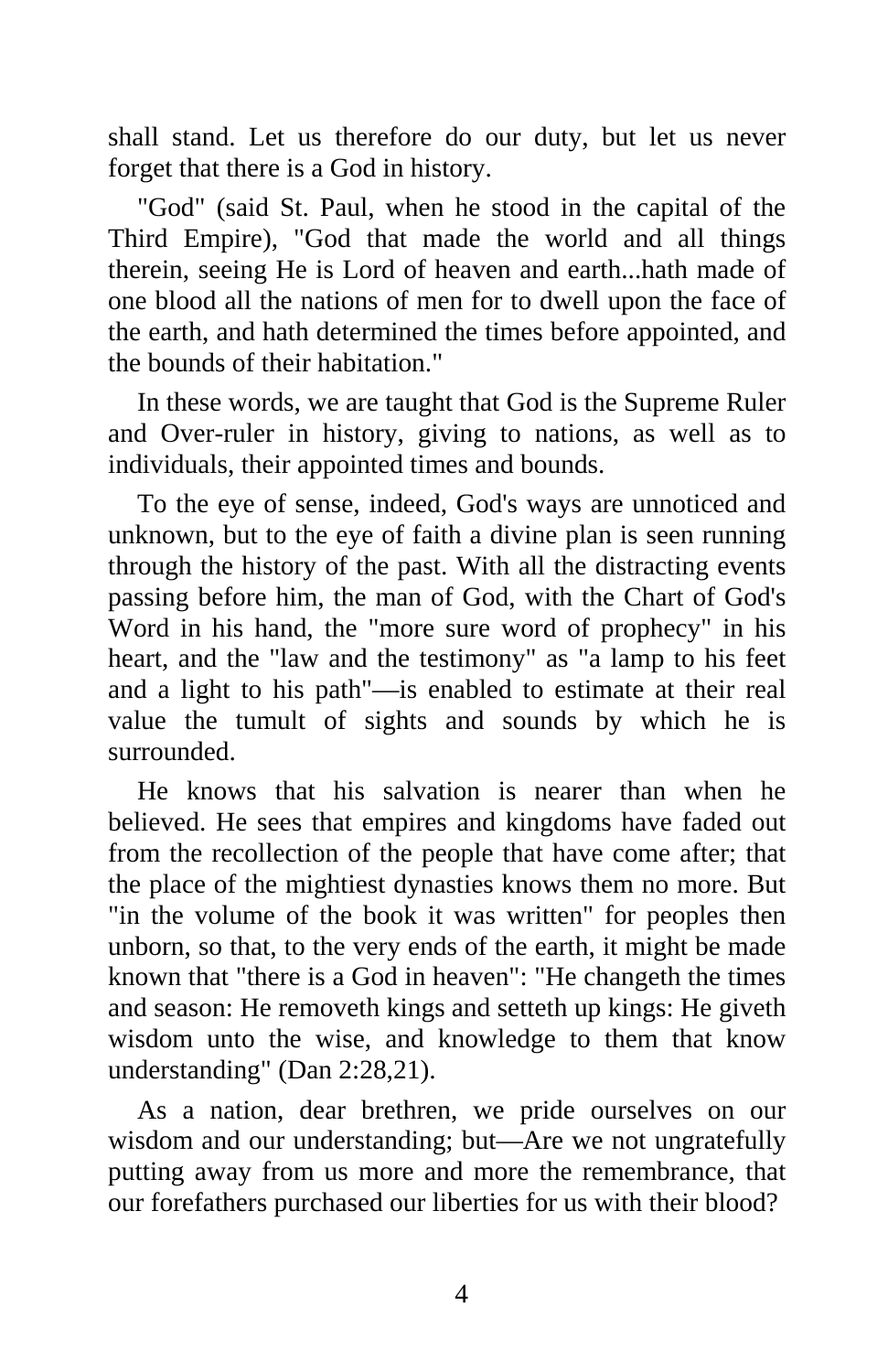Have you ever really considered the source of our present liberties? Have you ever reflected, that it was the entrance of God's Word which gave us light, enabled us to understand what true liberty is, and finally broke for us the bonds of tyranny and arbitrary power in which so many nations, ignorant of that blessed Word, still groan without any real hope of deliverance.

Everywhere we see discontent. Good government is the one universal want of the world. The fires of socialistic anarchy are ready to break forth in a vain attempt to secure it. But not so were our liberties gained. Our national freedom has gone hand-in-hand with that freedom wherewith Christ makes His people free. Our liberties are identified with the cause of Protestant Evangelical truth.

Many to-day have much to say concerning the growth of our Empire, the extension of our Colonies, the wonderful advances in Arts and Sciences, discoveries and inventions. We have had 60 years of the drama, 60 years of philanthropy, 60 years of literature, 60 years of everything.

But what about 60 years of Protestantism? Are our liberties more secure than they were 60 years ago? How many of our safe-guards have gone? How many of our bulwarks have been bartered away? How many of our defences have been removed?

Mid-way in these 60 years the service for November 5th was abolished out of deference to man, and out of a false charity to our enemies, we ceased to thank God for His merciful deliverances to our Throne and Church and Nation.

I stop not to speak of the increase of Popery in and out of Church, the decrease of true Evangelical truths.

Its influence is seen even in the very service appointed for use on this day.

Unlike the old service which it supersedes for to-day\* there is no reference to enemies, conspiracies and plots. No prayer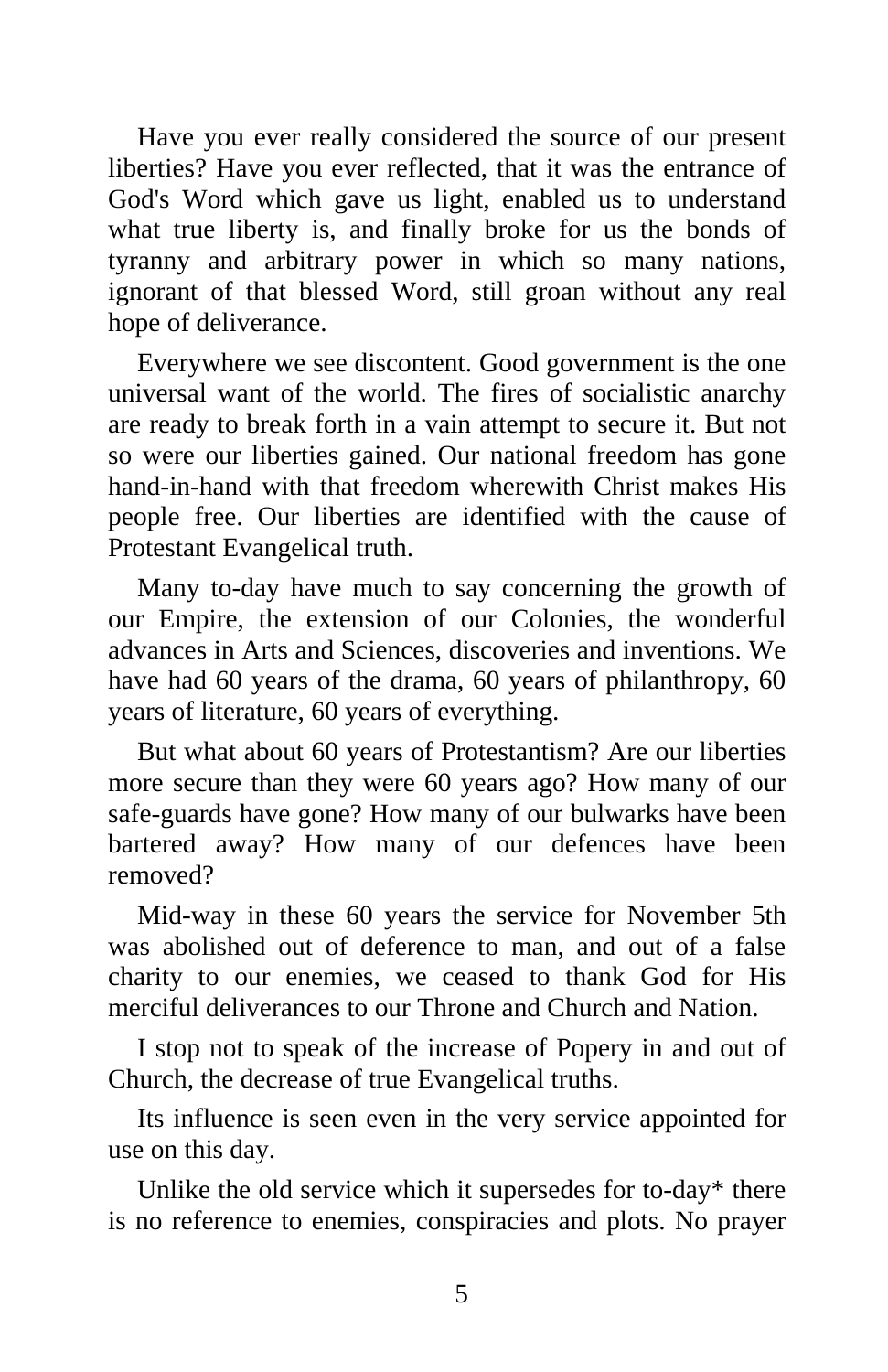"for God's protection of the Queen against all her enemies" in which special petitions to "weaken the hands, blast the designs, and defeat the enterprises of all her enemies, that no secret conspiracies, nor open violences, may disquiet her reign."

\* We hope the design to perpetuate the change will be frustrated.

The very service for June 20th has dropped out for some years past, and in very few Prayer-books does it find a place. No wonder the Queen and nation have time after time been subject to secret conspiracies and open violences.

Even in the many proposed new versions of the old National Anthem, whatever may be the merit or demerit of the proposed new verse, all are agreed in omitting the verse which prays:

"Confound their politics,

Frustrate their knavish tricks."

This is too plain and palpable for the modern false toleration and charity which prevails in our day.\*

\* We are thankful to note that in compliance, as was generally understood, with Her Majesty's own wish the good old habitual text of "God Save the Queen" was faithfully maintained. In sturdy chorus the well-established verse rang out, of those who be our enemies:

"Confound their politics,

Frustrate their knavish tricks."

(—*Daily Telegraph, June 21, 1897*)

The voices of the sentimentalists and the counsels of the Jesuits have prevailed.

The observance of these solemn days of thanksgiving was abolished! But is Rome pacified? Is she not as deadly hostile to England and to religious freedom as ever she was?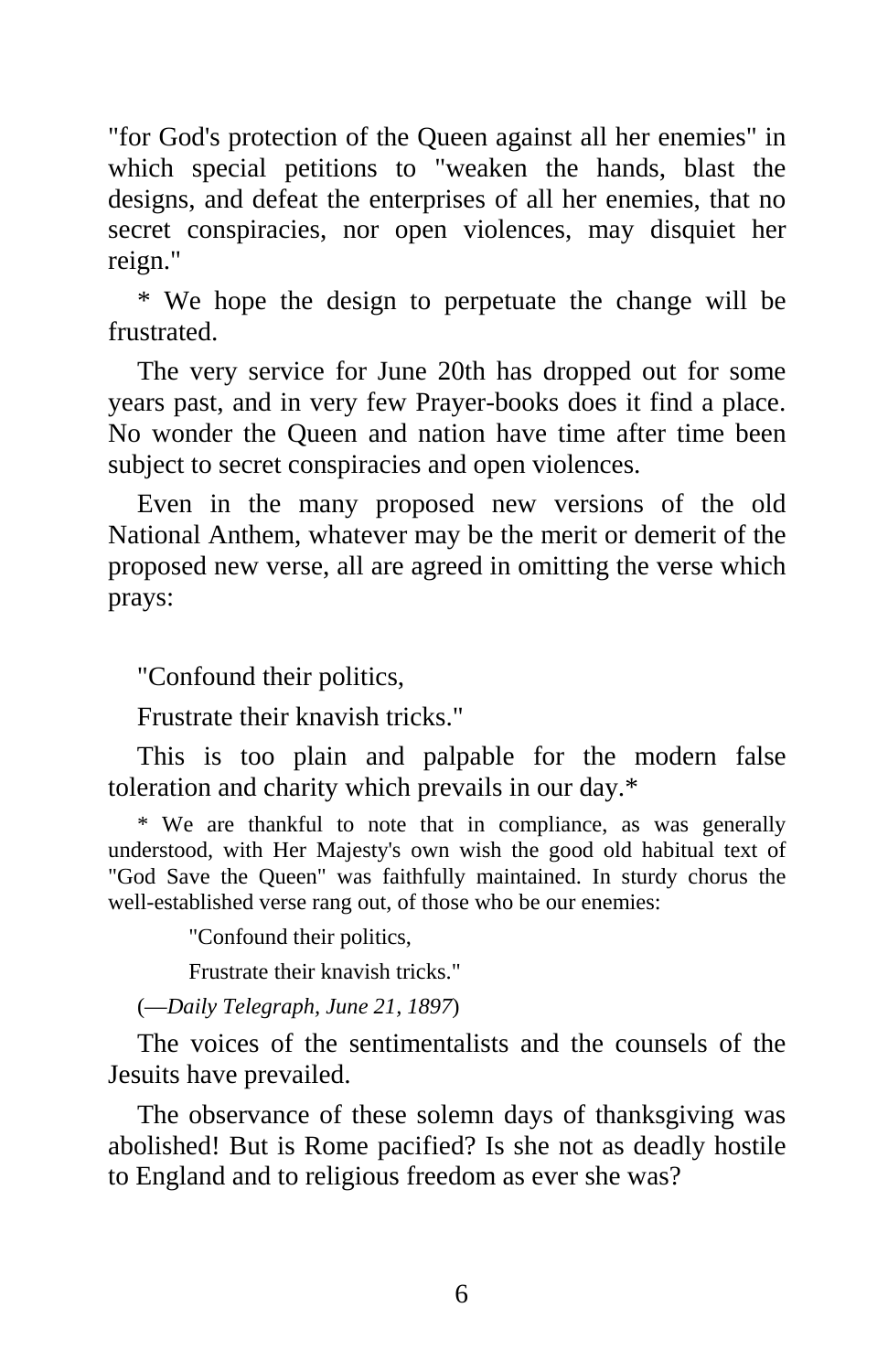We may thank God we live to see a revival of the service for the 20th of June—thus publicly acknowledging the truth and teaching of our text. The opening sentence gives it its keynote—(1 Tim 2:1-3), "I exhort first of all that supplications, prayers, intercessions, and giving of thanks, be made for all men—for kings, and for all that are in authority; that we may lead a quiet and peaceable life in all godliness and honesty: for this is good and acceptable in the sight of God our Saviour."

Thus it is not urged as our duty, but in our own interest; that while we pray for our Sovereign, we at the same time promote the continuance of our liberties.

The command of God to His ancient people is still more explicit (Jer 29:7): "Seek the peace of the city whither I have caused you to be carried away captives, and pray unto the Lord for it: for in the peace thereof shall ye have peace." What motive could exist to bind the Jew to a compliance with this command which does not lie with tenfold weight on every subject of our empire?

For in spite of all that there is to deplore, there is much that we may truly praise God for. In offering up to-day our prayers and thanksgivings, we are doing His will, obeying His command as recorded in 1 Timothy 2:1-3 and 1 Peter 2:13-15. And if these exhortations were given when Nero was Emperor, how much more may they be given in our day!

If when Nero was destroyer of the faith, Christians were to submit and pray, how much more when Victoria is defender of the faith!

We have only to reflect on what our position to-day would have been if we had experienced 60 years of Queen Mary instead of Queen Victoria!

This reflection must surely bring even the most exclusive of Christians to his senses, and it exalts our service on to the very highest ground. It ennobles our loyalty to our Sovereign. It